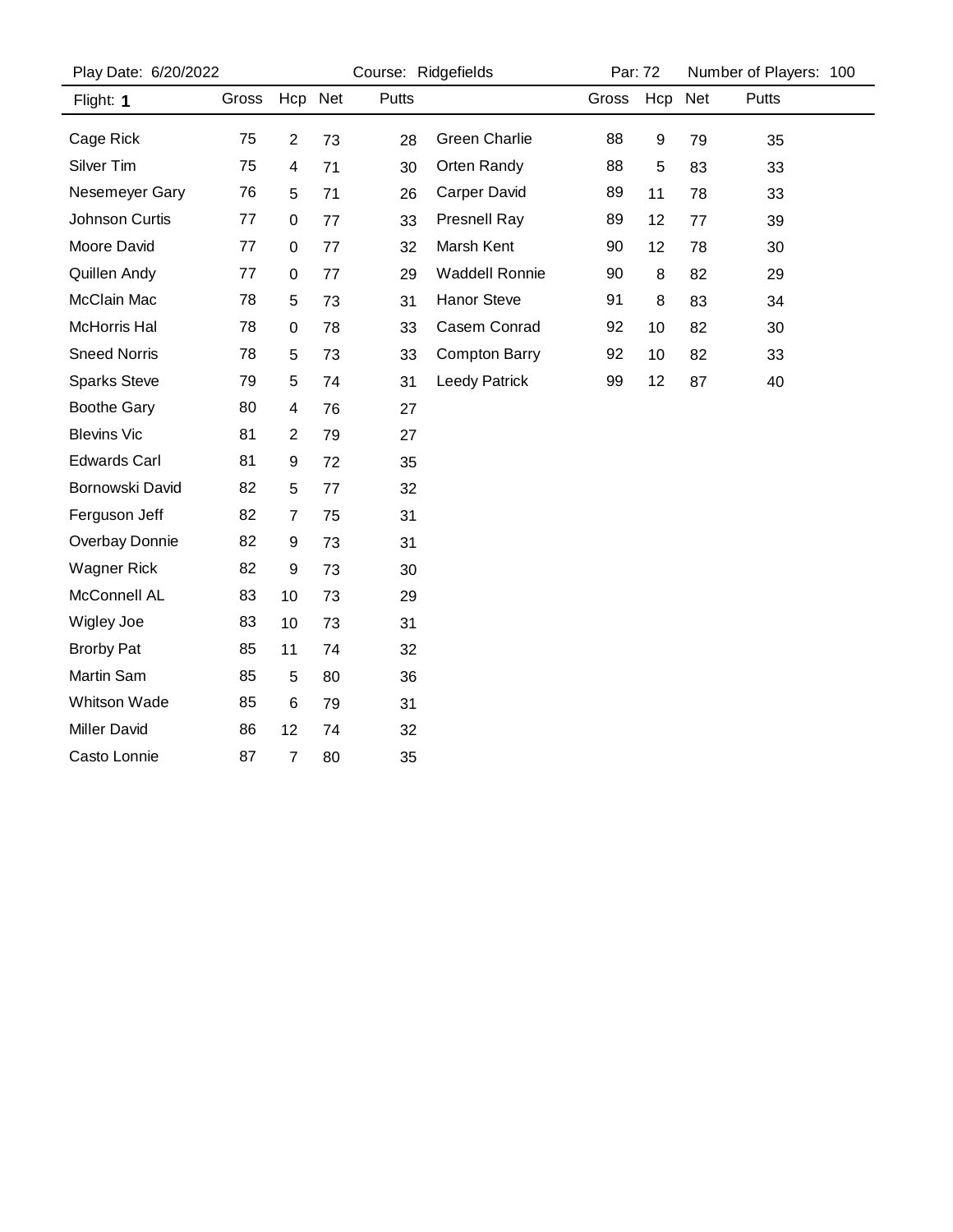| Play Date: 6/20/2022   |       |    |         | Course: Ridgefields |                     |       | Par: 72 |    | Number of Players: 100 |  |  |
|------------------------|-------|----|---------|---------------------|---------------------|-------|---------|----|------------------------|--|--|
| Flight: 2              | Gross |    | Hcp Net | Putts               |                     | Gross | Hcp Net |    | Putts                  |  |  |
| <b>Archer Chuck</b>    | 85    | 13 | 72      | 26                  | <b>Kramer David</b> | 97    | 15      | 82 | 30                     |  |  |
| <b>Buehrig Britton</b> | 86    | 16 | 70      | 33                  | Pearce Larry        | 97    | 18      | 79 | 35                     |  |  |
| Andrews Clifford       | 87    | 13 | 74      | 33                  | <b>White Steve</b>  | 97    | 15      | 82 | 32                     |  |  |
| Quaco Kim              | 87    | 13 | 74      | 26                  | Davis Johnny        | 98    | 17      | 81 | 37                     |  |  |
| Stamm John             | 88    | 15 | 73      | 32                  | Lush Greg           | 98    | 19      | 79 | 35                     |  |  |
| Archer John            | 89    | 14 | 75      | 29                  | Swift Gary          | 98    | 18      | 80 | 38                     |  |  |
| Martha Mike            | 89    | 18 | 71      | 27                  | Lipscomb Dave       | 99    | 19      | 80 | 37                     |  |  |
| Olszta Ken             | 89    | 15 | 74      | 31                  | <b>Rader Mike</b>   | 99    | 18      | 81 | 39                     |  |  |
| Drapou Hank            | 90    | 14 | 76      | 31                  | <b>Bell Michael</b> | 101   | 19      | 82 | 36                     |  |  |
| Glenn Bob              | 90    | 15 | 75      | 30                  | Greer Don           | 102   | 19      | 83 | 31                     |  |  |
| Shake Jim              | 90    | 19 | 71      | 27                  | Roncoli Mark        | 102   | 17      | 85 | 36                     |  |  |
| Carey Rod              | 91    | 17 | 74      | 34                  | Martha Gary         | 103   | 19      | 84 | 41                     |  |  |
| McGee Wayne            | 92    | 15 | 77      | 34                  | <b>Higgins Mike</b> | 107   | 16      | 91 | 31                     |  |  |
| <b>Garnett Charlie</b> | 93    | 13 | 80      | 30                  |                     |       |         |    |                        |  |  |
| Hogan John             | 93    | 15 | 78      | 35                  |                     |       |         |    |                        |  |  |
| McKissick Bob          | 93    | 17 | 76      | 33                  |                     |       |         |    |                        |  |  |
| <b>Scalf Michael</b>   | 93    | 15 | 78      | 32                  |                     |       |         |    |                        |  |  |
| <b>Baker Dennis</b>    | 94    | 19 | 75      | 34                  |                     |       |         |    |                        |  |  |
| Hopson Sam             | 94    | 14 | 80      | 33                  |                     |       |         |    |                        |  |  |
| Loos Marshall          | 94    | 19 | 75      | 34                  |                     |       |         |    |                        |  |  |
| <b>Bell Larry</b>      | 95    | 16 | 79      | 35                  |                     |       |         |    |                        |  |  |
| Campbell David         | 95    | 17 | 78      | 38                  |                     |       |         |    |                        |  |  |
| <b>Clark Mack</b>      | 96    | 16 | 80      | 37                  |                     |       |         |    |                        |  |  |
| <b>Harrison Steve</b>  | 96    | 18 | 78      | 37                  |                     |       |         |    |                        |  |  |